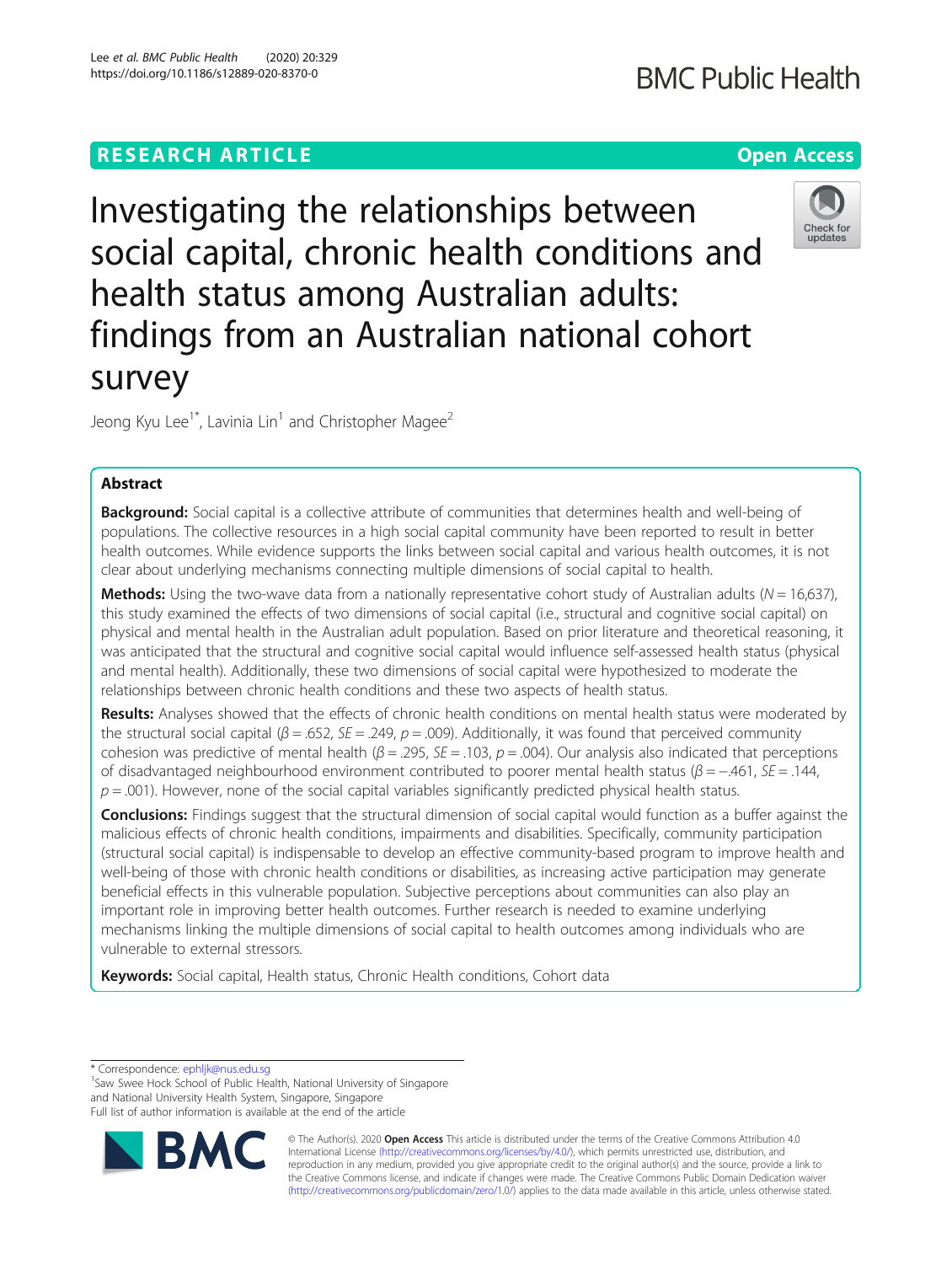### Background

The impact of social environmental factors on health and well-being has been widely studied over decades [\[1](#page-8-0)]. Since individuals' behaviours and their social relations are embedded in neighbourhoods and communities, the concept of social capital provides a valuable conceptual perspective to understand how social environment influences health outcomes and behaviours [\[2](#page-8-0), [3\]](#page-8-0). Social capital is an important determinant of health and overall wellbeing [[4\]](#page-8-0). Despite increasing acknowledgement, social capital suffers from a lack of consensus on its operationalization and measurement as the definitions and concepts are malleable depending on different contexts [\[5\]](#page-8-0).

In the fields of public health and social epidemiology, Robert Putnam's definition of social capital has been widely utilised [\[6\]](#page-8-0). Putnam conceived of social capital as a collective attribute of communities and societies, and it is commonly characterised by social cohesion, trust, norms of reciprocity and density of membership [\[7](#page-8-0)]. Building on his conceptualization  $[8-11]$  $[8-11]$  $[8-11]$  $[8-11]$ , the current study focused on two distinct dimensions of social capital: structural (i.e., what people do) and cognitive (i.e., what people feel) components. The structural component relates to the composition, extent and intensity of participation in the community, and memberships of social groups and organisations  $[11-13]$  $[11-13]$  $[11-13]$  $[11-13]$  $[11-13]$ . The cognitive component of social capital, on the other hand, refers to subjective perceptions about the community resulting from participation  $[2, 14]$  $[2, 14]$  $[2, 14]$  $[2, 14]$ . In this study, the cognitive component was operationalised by perceptions of community cohesion encompassing neighbourhood trust and belongingness [\[14,](#page-8-0) [15\]](#page-8-0).

#### Social capital and Health

Numerous studies have found significant associations between social capital and various health behaviours and outcomes, such as self-assessed health [[16](#page-9-0)–[18\]](#page-9-0), mental health and well-being [\[12](#page-8-0), [19](#page-9-0)], psychological distress [[13\]](#page-8-0), cardiovascular and cancer mortality [\[20\]](#page-9-0), vegetable and fruit consumption [[21\]](#page-9-0), physical activity [[22](#page-9-0)], and smoking cessation  $[23-25]$  $[23-25]$  $[23-25]$ . It has been suggested that social capital can influence health through various mechanisms [[2\]](#page-8-0). Community participation (structural social capital) is known to improve health, as it acts as a conduit for the transmission of knowledge [[26\]](#page-9-0). It can also strengthen behavioural norms or adoption of related behaviours [\[27](#page-9-0), [28\]](#page-9-0). Subjective perceptions about communities (cognitive social capital) also play an important role in developing and maintaining positive health status [[29\]](#page-9-0). One explanation is that neighbours and other members of the community could act as an important source of trust and support if the community is cohesive, building strong connections among the community members [[30](#page-9-0), [31](#page-9-0)]. A recent study reinforced this, finding

that neighbourhood cohesion is associated with an increased likelihood of preventive healthcare use and accessibility [[32\]](#page-9-0).

Whereas social capital and other community resources (e.g., social support) facilitate better health outcomes, there are some neighbourhood characteristics worsening community health and well-being. Previous studies have suggested that perceived neighbourhood climate such as violence, noise, traffic, and vandalism, may have a negative impact on health and contribute to serious chronic conditions [\[33,](#page-9-0) [34\]](#page-9-0). Hence, this study also looked into the influence of perceptions about neighbourhood social climate (e.g., noise, violence, burglary and theft), in addition to the effects of social capital on health status.

### Chronic Health conditions in Australia

Chronic health conditions including impairments and disabilities are an emerging public health concern in Australia. Approximately half of the population reported that they have at least one prominent chronic conditions (e.g., arthritis, asthma, back pain, cancer, cardiovascular disease, chronic obstructive pulmonary disease, diabetes or mental health conditions), and nearly a quarter of all Australian (23%) and 60% of those aged over 65 years had two or more chronic conditions [[35](#page-9-0)]. The prevalence of comorbidities is apparently increasing in Australia due to the older age of the population [\[36](#page-9-0), [37](#page-9-0)]. Those with chronic health conditions are associated with poor health outcomes that may result in lower quality of life, functional decline, and shorter life expectancy [[38](#page-9-0), [39\]](#page-9-0). Some risk factors for chronic conditions include behavioural determinants, such as alcohol use, smoking and poor nutrition and diet, as well as social and economic determinants, which influence individual decisions about their lifestyle [\[35\]](#page-9-0). However, it is unclear whether social capital can be a buffer to the negative effect of chronic health conditions including impairments and disabilities.

In addition to the direct effects of social capital, evidence suggests that social capital can buffer against potentially negative consequences of various strains such as poverty, job loss, and retirement [\[40](#page-9-0), [41\]](#page-9-0), and negative influence of external stressors on health and related outcomes [[42,](#page-9-0) [43\]](#page-9-0). In particular, Anwar and colleagues have recently explored a modifying role of social capital in the longitudinal effect of disability onset on mental health using a sophisticated analytic technique. Their findings showed that social capital was beneficial for individuals who had poorer mental health status before their acqui-sition of disability [\[44](#page-9-0)]. With all these evidence, it is reasonable to anticipate that social capital would buffer the influence of chronic health conditions (including impairments and disabilities) on health status (physical and mental health). Challenges lie in linking the concept of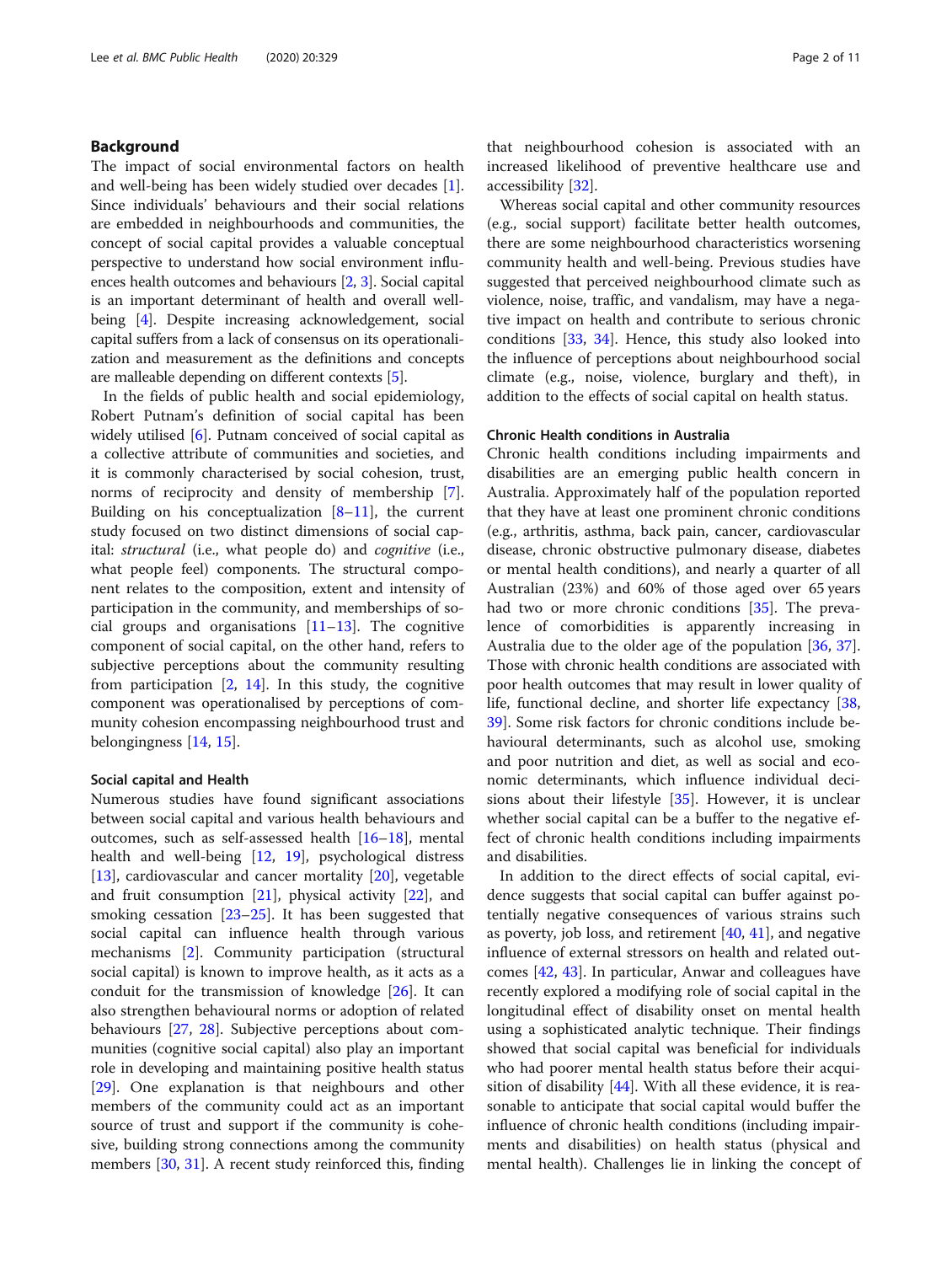social capital to chronic health conditions that continues to strain the economies of many countries. By using the concept of social capital, the underlying problem surrounding the prevention and treatment of hypertension and diabetes, for instance can be better understood [[45](#page-9-0)–[47](#page-9-0)].

The current study, therefore, extended previous research by treating the multiple dimensions of social capital as potential moderators on the relationship between chronic health conditions and health status (physical health and mental health) in the Australia adult population. Using a nationally representative cohort data, this study aimed to: 1) examine the effects of the structural and cognitive components of social capital on selfreported physical and mental health status among Australian adults (i.e., direct effect hypothesis); and 2) assess whether the two components of social capital moderate the relationship between chronic health conditions and their health status (i.e., buffering effect hypothesis).

### **Methods**

This study utilised data from the Household, Income and Labour Dynamics in Australia (HILDA) Survey, a nationally representative longitudinal panel survey of Australian households established in 2001 [[48\]](#page-9-0). Study samples were limited to adults aged 18 years and older  $(N = 16,637)$ . The data were collected from Waves 14 and 15 (July 2014 to Feb 2016), which are referred to as Time 1 and Time 2 respectively in this paper.

The survey is administered annually using a combination of face-to-face interviews and self-completion questionnaire to collect information on social, demographic, health and economic conditions [[49,](#page-9-0) [50](#page-9-0)]. The sampling unit of the HILDA Survey is household, following the definition of the Australian Bureau of Statistics (ABS). Detailed information about the HILDA methodology can be found at [https://melbourneinstitute.](https://melbourneinstitute.unimelb.edu.au/hilda/for-data-users/user-manuals) [unimelb.edu.au/hilda/for-data-users/user-manuals.](https://melbourneinstitute.unimelb.edu.au/hilda/for-data-users/user-manuals) The National University of Singapore's Institutional Review Board exempted the study from ethics review as the data were de-identified by the Melbourne Institute and the HILDA operations team.

### Measures

### Structural social capital (Time 1)

Items measuring levels of community participation were derived from the Australian Community Participation Questionnaire, which has been validated in previous report [[15\]](#page-8-0). Following Berry and Welsh's approach [\[12](#page-8-0)], a seven-item measure was used to assess individual levels of participation. These items include: 1) volunteering to work on boards or committees; 2) attending religious services; 3) organizing community activities; 4) getting involved in political activities; 5) attending community events; 6) giving money to charity; and 7) getting in touch with a local politician or councilor. The intensity of structural social capital were assessed using a sixpoint scale ranging from 1 (never) to 6 (very often). A higher mean score indicated a greater level of community participation. Cronbach's alpha coefficient for the structural social capital measure was 0.75.

### Cognitive social capital (Time 1)

Perceptions of community cohesion were assessed using a five-item measure rated on a seven-point ranging from 1 (strongly disagree) to 7 (strongly agree) [\[15](#page-8-0)]. Items include: "This is a close-knit neighbourhood," "People around here are willing to help their neighbours," "People in this neighbourhood can be trusted," "People in this neighbourhood generally do not get along with each other," and "People in this neighbourhood generally do not share the same values." The last two items were reverse-coded before computing an average score value. A higher mean score indicated stronger perceptions of cohesion. Cronbach's alpha coefficient for this measure was 0.78.

### Neighbourhood social climate (Time 1)

Neighbourhood social climate were assessed using an eight-item measure on a five-point scale ranging from 1 (never happen) to 5 (very common)  $[51]$  $[51]$ . The neighbourhood characteristics included: 1) traffic noise, 2) noise from airplanes, trains, industry, 3) homes and gardens in bad condition, 4) rubbish and littering lying around, 5) teenagers handing around on the street, 6) people being hostile and aggressive, 7) vandalism and deliberate damage to property, and 8) burglary and theft. A higher mean score indicated a poorer quality of neighbourhood social environment. Cronbach's alpha for the measure was 0.86.

### Health status (Times 1 and 2)

Physical and mental health status (primary outcomes of the study) were evaluated at Times 1 and 2 using the Short-Form Health Survey (SF-36) scale, which is widely used to assess health and functioning in both clinical and non-clinical samples [[52,](#page-9-0) [53](#page-9-0)]. This scale consists of 36 items to calculate eight subscales of health status: physical functioning, role-physical, bodily pain, general health, vitality, social functioning, role-emotional, and mental health. Following the recommendation by the SF-36 Survey designers [[53\]](#page-9-0), we computed the normbased scoring of two component summary measures: Physical Component Score (PCS) and Mental Component Score (MCS). All eight subscales were first standardized using a linear transformation. The four subscales (physical functioning, role-physical, bodily pain, general health) and the other four subscales (vitality, social functioning, role-emotional, mental health)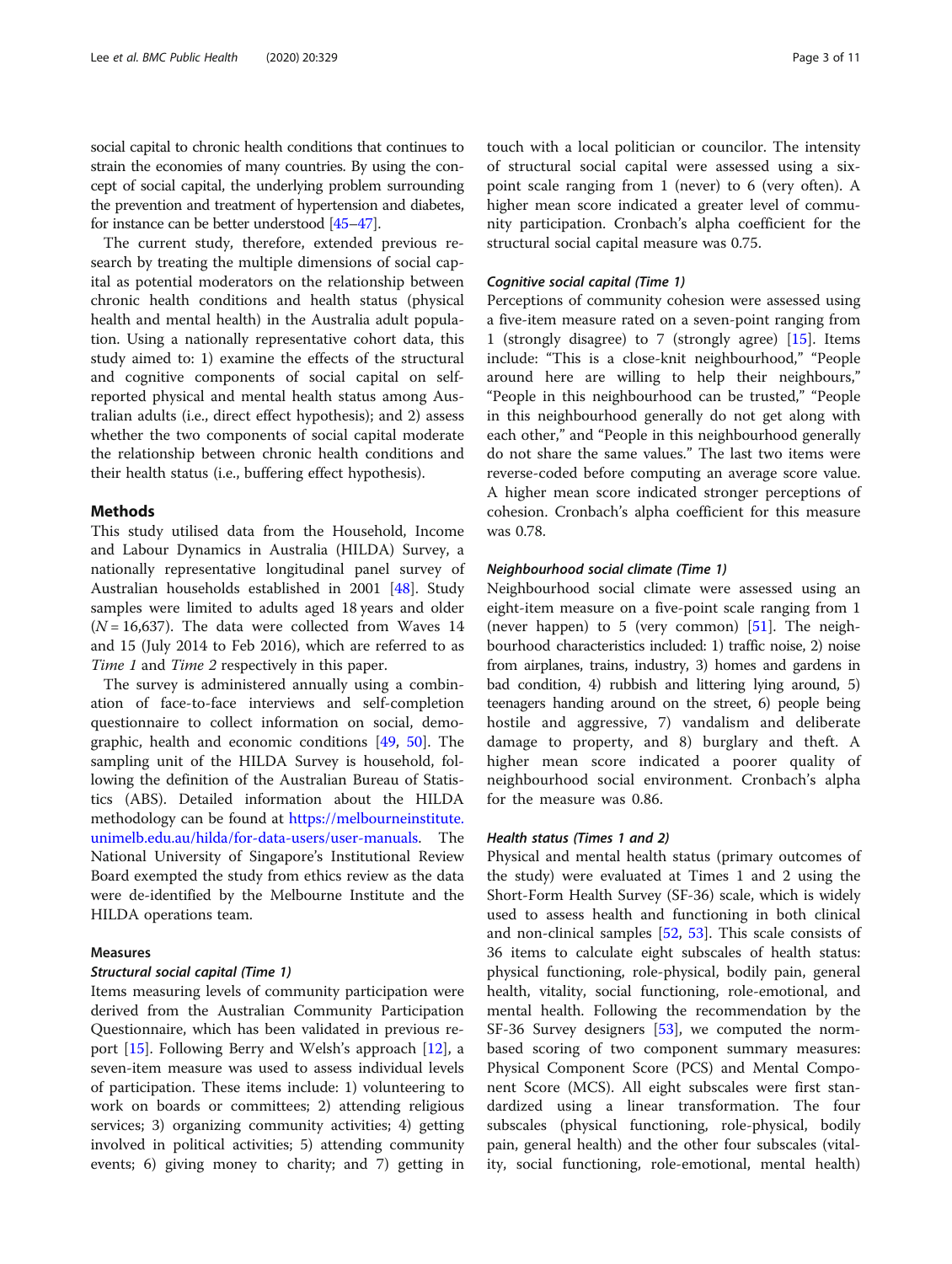were then added up to form the two summary scores for physical and mental health status: PCS and MCS. We produced the two summary scores using the Australian population norms for the transformed scores, which were derived from the Australian National Health Survey [[54](#page-9-0)]. Higher scores of the summary measures indicated better health status in the two domains of health – physical health and mental health.

### Chronic health conditions, impairments, and disabilities (Time 1)

Participants were asked to report whether they had any of the following long-term health condition, impairment or disability restricting their everyday activities for 6 months or more. Conditions included: 1) sight problems, 2) hearing problems, 3) speech problems, 4) black outs, fits or loss of consciousness, 5) difficulty of learning/understanding, 6) limited use of arms or fingers, 7) difficulty gripping things, 8) limited use of feet or legs, 9) nervous or emotional condition, 10) any condition restring physical activity or work, 11) any disfigurement or deformity, 12) any mental illness, shortness of breath, 13) chronic or recurring pain, long-term effects as a result of head injury stroke, or other brain damage, 14) long-term condition or alignment still restrictive after being treated, and 15) other long-term conditions such as arthritis, asthma, heart disease, Alzheimer's disease and dementia. A show card listing examples of chronic health conditions were presented as a prompt for participants. A dichotomised variable was constructed to identify those reported of chronic health conditions, impairments and disabilities in the past 6 months and those who did not report any health conditions.

### Lifestyle related factors (Time 1)

Smoking consumption, drinking consumption, physical activity, and body mass index (BMI) were included. Smoking and drinking consumption were dichotomised as "yes" and "no" to identify participants' current status of smoking and drinking consumption. Levels of physical activity were assessed using an eight-point scale (0–7). They were recoded into four categories: None, 1–2 times, 3–6 times, and Every day. BMI was calculated based on participants' self-reported heights and weights, and those who provided insufficient or implausible information on their heights and weights were excluded from the calculation. Following the Australian Bureau of Statistics' criteria [\[55](#page-9-0)], we recoded the BMI data into four categories: underweight (BMI < 18.5), normal weight (18.5–24.9), overweight (BMI 25–29.9), and obese  $(BMI \geq 30)$ .

### Socio-demographic characteristics (Time 1)

The following socio-demographics were included: 1) age range (recoded as "18 to 24," "25 to 44," "45 to 64," "65 and above"), 2) gender (male vs. female), 3) educational attainment (recoded as "bachelor degree or above," "polytechnic diploma and certificate," "year 12," "year 11 or less"), and 4) country of birth ("Australia-born" vs. "foreign-born").

### Statistical analysis

Data were analysed using *Mplus* Version 6.11 [\[56](#page-9-0)]. Statistical analyses (bivariate and multivariate) were performed to assess relationships between sociodemographics, social capital and health status among adults with and without chronic health condition, impairment or disability. Prior to regression analyses, preliminary tests for normality and multicollinearity were conducted. Results showed that data met the assumptions of normality and the scores of the variance inflation factor (VIF) ranged from 1.05 to 3.36, indicating low to moderate correlations among the variables used in the regression models.

Two sets of multiple linear regression models (main analysis) were built to assess the effects of social capital on the two summary measures of SF-36 (Model I predicting physical health status [PCS] and Model II predicting mental health status [MCS]), controlling for socio-demographic characteristics, lifestyle factors and the two summary scores at baseline. All the parameters were estimated using the maximum likelihood estimation method with robust standard errors. The analyses yielded adjusted regression weights (β) with standard errors (SE). The two regression analyses (Models I and II) were performed by regressing the two outcome variables – PCS and MCS on potential predictor variables, including the two components of social capital (i.e., community participation and perceived cohesion). The two summary scores, PCS and MCS at Time 2, were included in the regression models as the outcome variables and the two summary scores at Time 1 were used as covariates to adjust change over time. To test the moderation effects of the two dimensions of social capital on the relationship between chronic health conditions and health status, two interaction terms (community participation  $\times$  chronic health conditions and perceived cohesion  $\times$  chronic health conditions) were created and included in the regression models.

Statistical significance was assessed at .05 alpha level. Proportions of missing on the variables used in the analyses ranged from 0 to 22.9%. The full information maximum likelihood (FIML) estimation is known as a reliable missing data technique providing unbiased estimates of missing parameters in large samples, while retaining natural variability in the data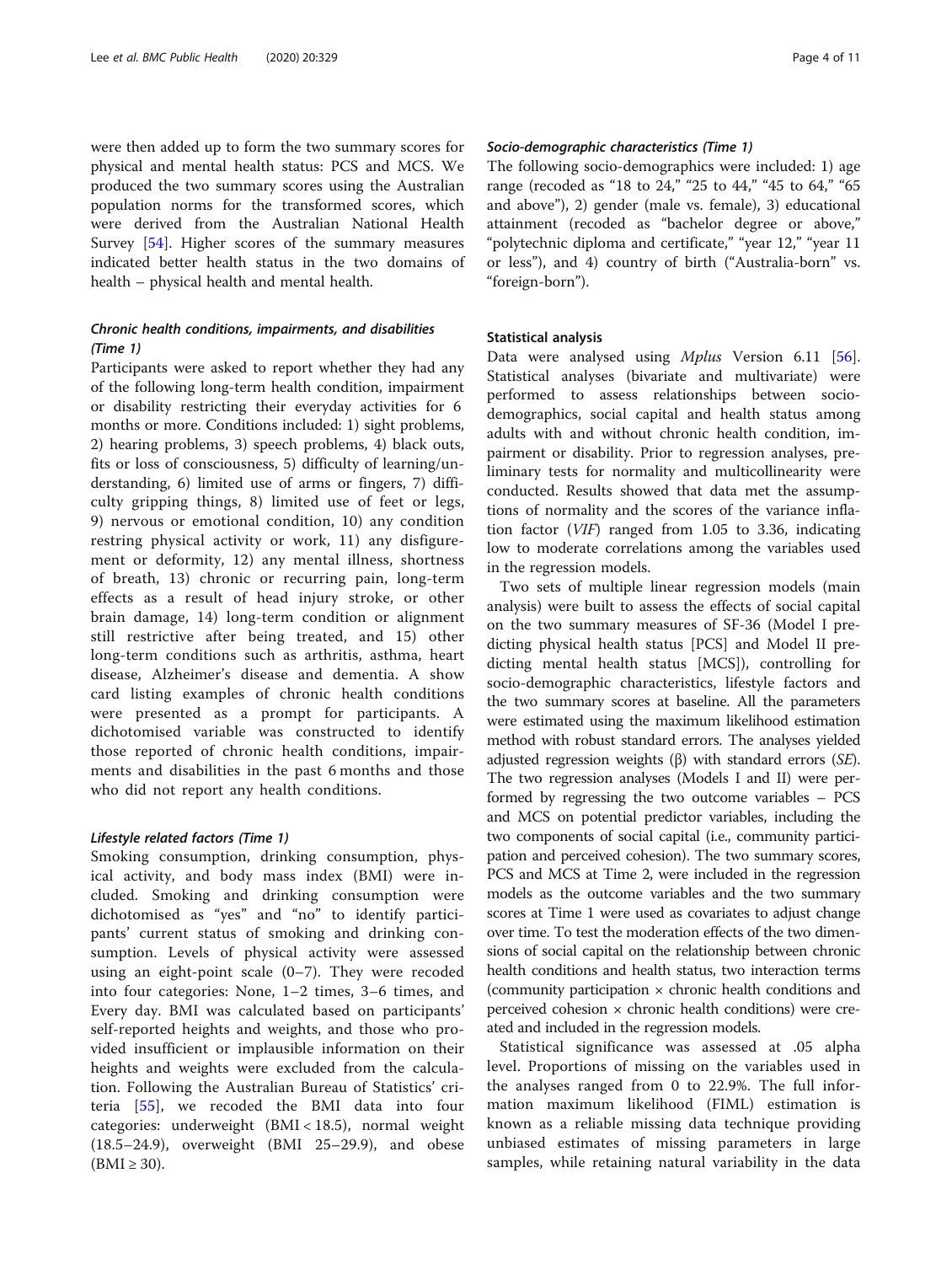[[57\]](#page-9-0); thus, missing data were accommodated using the FIML method [\[58](#page-9-0)].

### Results

### Descriptive statistics

Table [1](#page-5-0) displays the descriptive statistics for the complete samples  $(N = 16,637)$  and the two subgroups (i.e., those with and without chronic health conditions). The mean age of participants was 56.37 years  $(SD =$ 18.79 years), and 52.6% were females. About a quarter of them (25.8%) obtained a bachelor or postgraduate degree (e.g., graduate certificate, master and PhD). Approximately 30% ( $n = 4927$ ) of the participants reported that they experienced one or more chronic health condition lasting 6 months or more. Details of the long-term health condition, impairment, and disability are presented in Table [1.](#page-5-0)

A series of bivariate analyses were conducted to assess differences in socio-demographic characteristics, lifestyle behaviours, social capital measures and self-assessed health status (SF-36) between those with and without chronic health conditions (Table [1\)](#page-5-0). The analyses indicated that those with chronic health conditions were more likely to be female, older and less educated. The summary scores of the SF-36 were significantly lower among those who had chronic health conditions. Compared to those with chronic health conditions, participants who did not have chronic health conditions reported significantly higher level of perceived community cohesion. However, there was no significant difference in the structural social capital (i.e., community participation) between the two subgroups.

#### Main analysis (multiple linear regression)

Table [2](#page-6-0) presents the results of the first regression analysis (Model I) predicting physical health status (PCS) from the two dimensions of social capital, neighbourhood social climate, lifestyle and socio-demographic factors. As indicated in the Model I, there were no significant interactions of the two components of social capital and chronic health conditions on the physical health status (PCS) at .05 alpha level. In addition, the analysis did not find direct effects of the two dimensions of social capital on PCS. Chronic health conditions were significantly and inversely associated with the outcome variable (PCS) ( $\beta$  = -3.539, *SE* = .224,  $p < .001$ ).

The second regression analysis (Model II) was carried out to predict MCS using the same set of variables used in the Model I. The regression analysis revealed a significant moderation effect of community participation on the relationship between chronic health conditions and MCS, such that participants with chronic health conditions were more likely to report better mental health status as they engaged more often in the community

 $(\beta = .652, SE = .249, p = .009)$  (see Fig. [1](#page-7-0) for visual summary). While the interaction of perceived cohesion and chronic health conditions had no significant effect on MCS, there was a direct effect of perceived cohesion on the outcome variable, meaning that those who perceived a higher level of cohesion were more likely to report better mental health status ( $β = .295$ ,  $SE = .103$ ,  $p = .004$ ). Our analysis also indicated that perceptions of disadvantaged neighbourhood environment contributed to poorer mental health status due to the significant and inverse relationship with MCS ( $\beta$  = -.461,  $SE = .144$ ,  $p = .001$ ).

Smoking status and drinking status were found to be significantly associated with MCS (Model II). Compared with those who were obese ( $BMI \geq 30$ ), participants who had normal weight were more likely to report better physical health and mental health status. Whereas levels of physical activity were significantly predictive of MCS, those who participated in physical activity at least once in a week reported better status of physical health (PCS) than those who were not participated in physical activity. Some of the socio-demographic factors introduced to the regression models significantly predicted selfreported health status. Gender and age were significantly associated with both PCS and MCS, such that those who were male and younger were more likely to report better status of physical and mental health; however, country of birth did not significantly influence any of the outcome variables.

### Discussion

The current study provided new evidence on the differential effects of the multiple components of social capital (i.e., community participation and perceived cohesion) on the two primary aspects of health status in the Australian adult population. This is an important area of research in public health, given that individual-level health outcomes are determined by social environmental factors including community and neighbourhood characteristics. This study built on prior research demonstrating that social capital is beneficial for a range of health related outcomes and behaviours [[19](#page-9-0)]. Our study shows that the two dimension of social capital can play a crucial role in improving community health and well-being based on the findings on the direct relationships between the two components of social capital and health status. In addition, the study examined the buffering effects of social capital by testing the moderation on the relationship between chronic health conditions and the outcome variables. While a recent study [\[44](#page-9-0)] has suggested the modifying effect of social capital on the relationship between disability onset and mental health, the current study reported novel results of the moderation effects of social capital on individuals' health outcomes.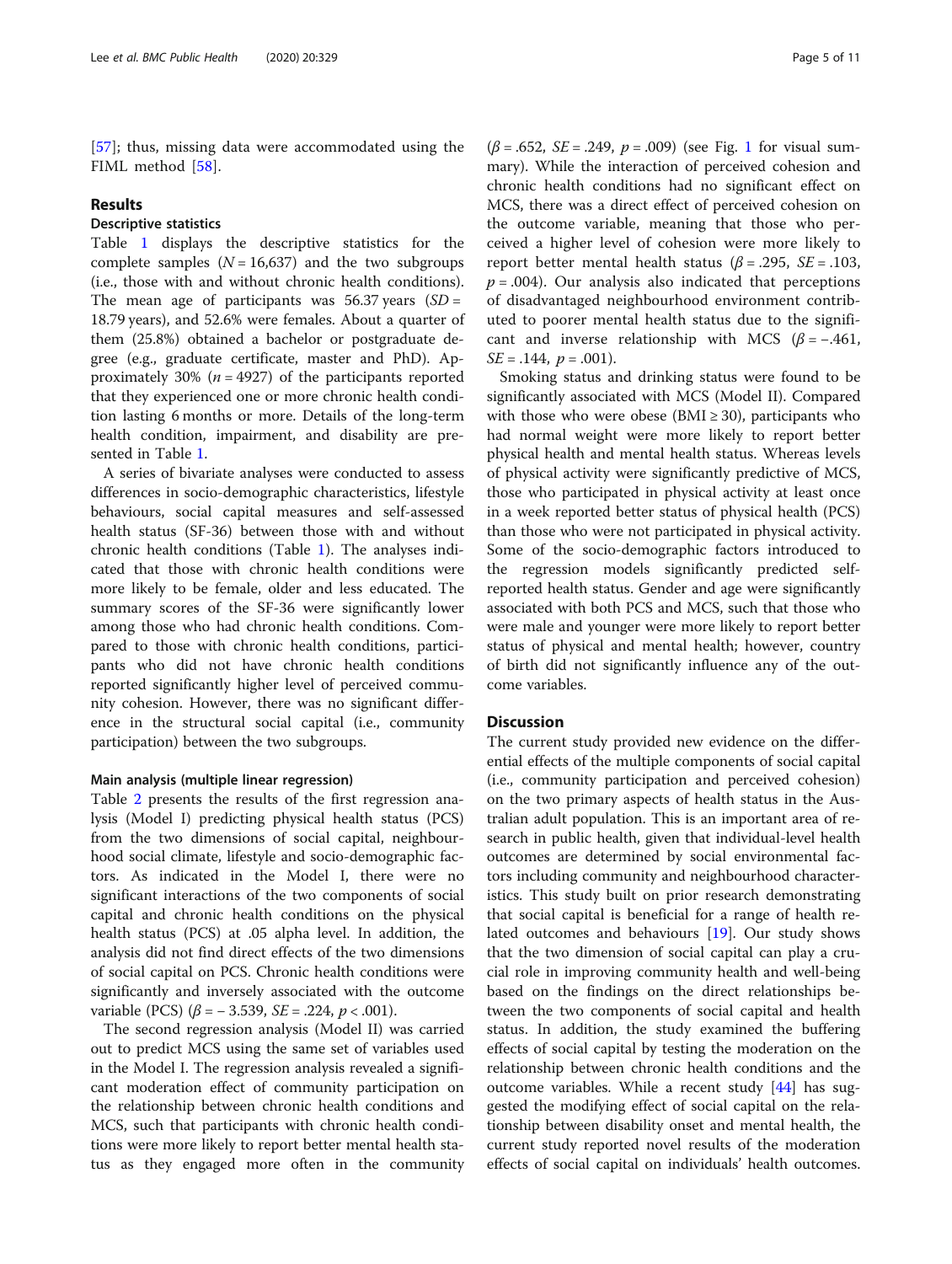<span id="page-5-0"></span>Table 1 Summary of the univariate and bivariate statistics

| Variables                                              | Full<br>sample | Chronic<br>condition(s) | No chronic<br>condition | <i>p</i> -value |  |
|--------------------------------------------------------|----------------|-------------------------|-------------------------|-----------------|--|
|                                                        | N (%)          | N (%)                   | N (%)                   |                 |  |
| Gender                                                 |                |                         |                         | 0.004           |  |
| Male                                                   | 7887 (47.4)    | 2252 (45.7)             | 5635 (48.1)             |                 |  |
| Female                                                 | 8750 (52.6)    | 2675 (54.3)             | 6075 (51.9)             |                 |  |
| Age                                                    |                |                         |                         | < 0.001         |  |
| 18 to 24                                               | 2333 (14.0)    | 358 (7.3)               | 1975 (16.9)             |                 |  |
| 25 to 44                                               | 5907 (35.5)    | 987 (20.0)              | 4920 (42.0)             |                 |  |
| 45 to 64                                               | 5319 (32.0)    | 1749 (35.5)             | 3570 (30.5)             |                 |  |
| 65 and older                                           | 3078 (18.5)    | 1833 (37.2)             | 1245 (10.6)             |                 |  |
| Country of birth                                       |                |                         |                         | 0.004           |  |
| Australia-born                                         | 12,919 (77.7)  | 3756 (76.2)             | 9163 (78.3)             |                 |  |
| Foreign-born                                           | 3713 (22.3)    | 1170 (23.8)             | 2543 (21.7)             |                 |  |
| Educational level                                      |                |                         |                         | < 0.001         |  |
| Year 11 and below                                      | 4187 (25.2)    | 1938 (39.4)             | 2249 (19.2)             |                 |  |
| Year 12 and<br>equivalent                              | 2658 (16.0)    | 593 (12.1)              | 2065 (17.6)             |                 |  |
| Diploma and<br>certificate                             | 5496 (33.1)    | 1566(31.8)              | 3930 (33.6)             |                 |  |
| Bachelor's and above                                   | 4285 (25.8)    | 822 (16.7)              | 3463 (29.6)             |                 |  |
| Smoking status                                         |                |                         |                         | < 0.001         |  |
| Yes                                                    | 2706 (18.4)    | 906 (20.7)              | 1800 (17.4)             |                 |  |
| No                                                     | 12,012 (81.6)  | 3473 (79.3)             | 8539 (82.6)             |                 |  |
| Drinking status                                        |                |                         |                         | < 0.001         |  |
| Yes                                                    | 12,097 (82.3)  | 3269 (74.7)             | 8828 (85.6)             |                 |  |
| No                                                     | 2594 (17.7)    | 1108 (25.3)             | 1486 (14.4)             |                 |  |
| Physical activity (per week)                           |                |                         |                         | < 0.001         |  |
| None                                                   | 1739 (11.8)    | 990 (22.4)              | 749 (7.2)               |                 |  |
| 1 to 2 times                                           | 5926 (40.1)    | 1894 (38.4)             | 4232 (40.8)             |                 |  |
| 3 to 6 times                                           | 5427 (36.7)    | 1313 (29.8)             | 4114 (39.7)             |                 |  |
| Everyday                                               | 1680 (11.4)    | 415 (9.4)               | 1265 (12.2)             |                 |  |
| Body mass index (BMI)                                  |                |                         |                         | < 0.001         |  |
| Underweight                                            | 308 (2.2)      | 98 (2.4)                | 210(2.1)                |                 |  |
| Normal weight                                          | 5396 (38.3)    | 1210 (29.2)             | 4186 (42.1)             |                 |  |
| Overweight                                             | 4970 (35.3)    | 1459 (35.2)             | 3511 (35.3)             |                 |  |
| Obese                                                  | 3416 (24.2)    | 1374 (33.2)             | 2042 (20.5)             |                 |  |
| Chronic health condition,<br>impairment and disability |                | N.A.                    | N.A.                    | N.A.            |  |
| Sight problem                                          | 469 (9.5)      |                         |                         |                 |  |
| Hearing problem                                        | 869 (17.6)     |                         |                         |                 |  |
| Speech problem                                         | 84 (1.7)       |                         |                         |                 |  |
| Blackouts, fits or loss<br>of consciousness            | 149 (3.0)      |                         |                         |                 |  |
| Difficulty learning                                    | 247 (5.0)      |                         |                         |                 |  |
| Limited use of<br>arms/fingers                         | 611 (12.4)     |                         |                         |                 |  |
| Difficulty gripping<br>things                          | 559 (11.3)     |                         |                         |                 |  |

Table 1 Summary of the univariate and bivariate statistics (Continued)

| Variables                                                   | Full<br>Chronic<br>condition(s)<br>sample |               | No chronic<br>condition | $p$ -value |  |
|-------------------------------------------------------------|-------------------------------------------|---------------|-------------------------|------------|--|
|                                                             | N (%)                                     | N(%)          | N(%)                    |            |  |
| Limited use of<br>feet/legs                                 | 961 (19.5)                                |               |                         |            |  |
| Nervous or emotional<br>condition                           | 723 (14.7)                                |               |                         |            |  |
| Condition restricting<br>physical activity                  | 1790 (36.3)                               |               |                         |            |  |
| Disfigurement/<br>deformity                                 | 102(2.1)                                  |               |                         |            |  |
| Mental illness                                              | 400(8.1)                                  |               |                         |            |  |
| Shortness of breath                                         | 626 (12.7)                                |               |                         |            |  |
| Chronic or<br>recurring pain                                | 1329 (27.0)                               |               |                         |            |  |
| Head injury or<br>other brain damage                        | 209 (4.2)                                 |               |                         |            |  |
| Long-term condition<br>still restrictive after<br>treatment | 1403 (28.5)                               |               |                         |            |  |
| Other long-term<br>conditions                               | 2169 (44.0)                               |               |                         |            |  |
| Physical health<br>status (PCS) M (SE)                      | 48.24 (12.14)                             | 37.42 (13.59) | 52.75 (7.94)            | < 0.001    |  |
| Mental health<br>status (MCS) M (SE)                        | 49.49 (12.25)                             | 42.73 (14.14) | 52.34 (10.09)           | < 0.001    |  |
| Community<br>participation M (SE)                           | 2.32(0.81)                                | 2.33(0.84)    | 2.31(0.80)              | 0.371      |  |
| Perceived community<br>cohesion M (SE)                      | 4.66(1.06)                                | 4.61(1.13)    | 4.68 (1.03)             | 0.001      |  |
| Neighbourdhood<br>social climate M (SE)                     | 2.45(0.69)                                | 2.48(0.73)    | 2.44(0.70)              | 0.002      |  |

Note. M Mean, SE Standard error

Pearson's Chi-square tests were used for categorical variables, while independent-sample t-tests were used for continuous variables Significance levels for the bivariate analyses (chronic conditions vs. no chronic condition)

In this study, the buffering effect hypothesis was tested with rigorous conceptualisation of the multiple elements of social capital and the longitudinal research design.

Community participation is an indispensable attribute of the structural social capital [\[13](#page-8-0)]. Our notable findings showed that the beneficial effects of community participation on mental health were more pronounced among individuals with chronic health condition, impairment or disability. Chronic health conditions are a long-term stressor contributing to poor mental health and quality of life [[59](#page-9-0), [60\]](#page-9-0). Those with chronic health conditions are vulnerable to strains as these health conditions confer difficulties and troubles in many aspects of their life. The increasing prevalence of chronic conditions and comorbidities as well as aging populations have placed a great burden on individuals, communities and health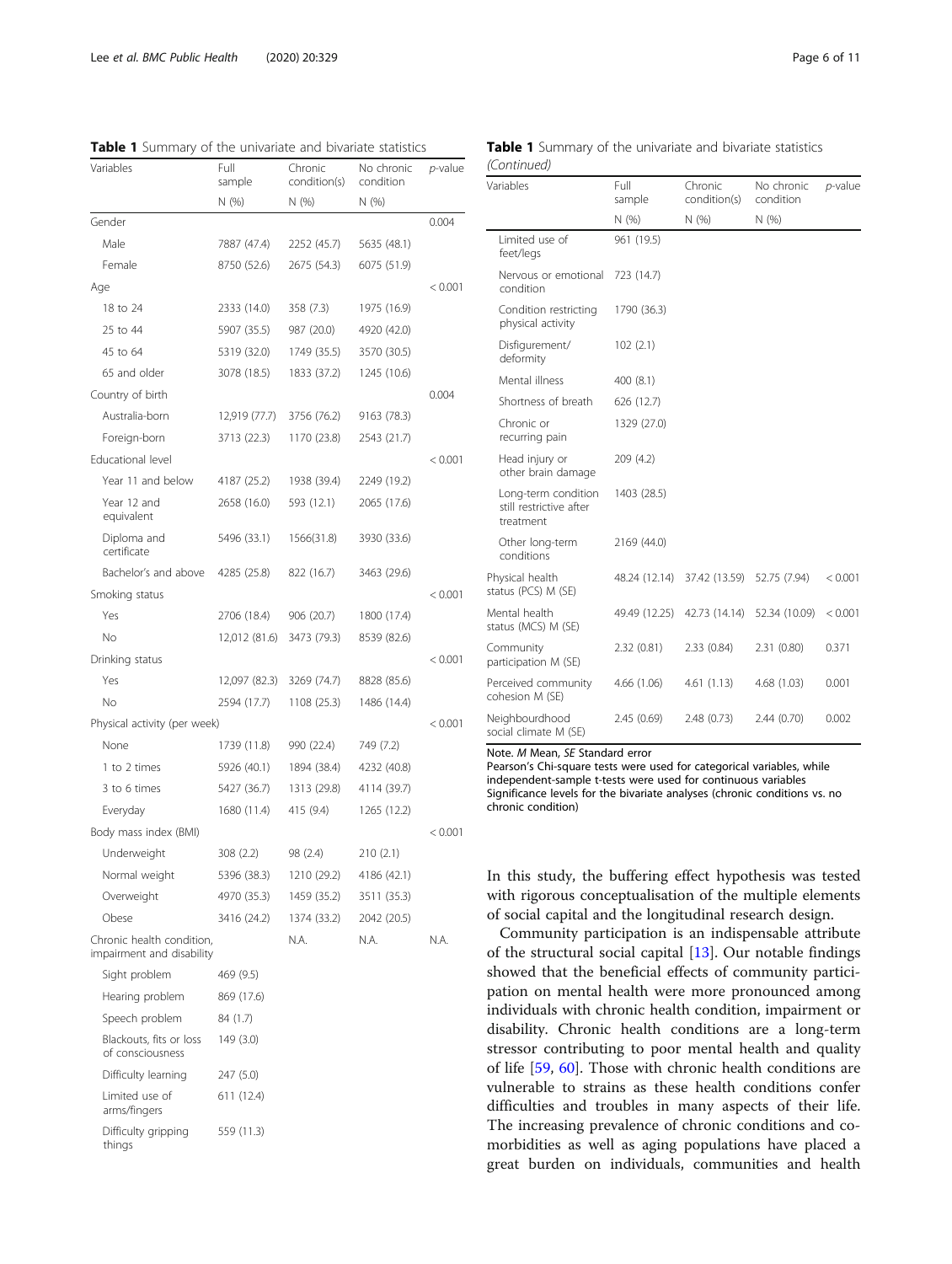<span id="page-6-0"></span>Table 2 Multiple linear regression analyses for predictors of self-reported health status (PCS and MCS at Time 2)

| Parameters                                                                   | DV: PCS $(R^2 = .635)$ |      |            | DV: MCS $(R^2 = .515)$ |      |         |
|------------------------------------------------------------------------------|------------------------|------|------------|------------------------|------|---------|
|                                                                              | Unst. (St.)            | SE   | $p$ -value | Unst. (St.)            | SE   | p-value |
| Gender (reference category: Female)                                          |                        |      |            |                        |      |         |
| Male                                                                         | 0.600(0.025)           | .146 | < .001     | 0.771(0.032)           | .170 | < .001  |
| Age (reference category: 65 and above)                                       |                        |      |            |                        |      |         |
| 18 to 24                                                                     | 3.239 (0.087)          | .257 | < .001     | $-1.938(-0.051)$       | .370 | < .001  |
| 25 to 44                                                                     | 3.191 (0.128)          | .204 | < .001     | $-1.198(-0.047)$       | .282 | < .001  |
| 45 to 64                                                                     | 1.973 (0.080)          | .191 | < .001     | $-0.220$ ( $-0.009$ )  | .245 | .369    |
| Country of birth (reference category: Australia-born)                        |                        |      |            |                        |      |         |
| Foreign-born                                                                 | 0.023(0.001)           | .177 | .896       | $-0.082$ ( $-0.003$ )  | .206 | .689    |
| Education levels (reference category: Year 11 and below)                     |                        |      |            |                        |      |         |
| Year 12 and equivalent                                                       | 0.581(0.022)           | .223 | .009       | $-0.359$ ( $-0.013$ )  | .252 | .154    |
| Polytechnic diploma and certificate                                          | 0.080(0.003)           | .213 | .707       | $-0.538$ ( $-0.021$ )  | .241 | .026    |
| Bachelor degree and above                                                    | 0.338(0.010)           | .255 | .186       | $-0.339$ $(-0.010)$    | .304 | .265    |
| Smoking status (reference category: No)                                      |                        |      |            |                        |      |         |
| Yes                                                                          | $-0.360$ $(-0.011)$    | .290 | .085       | $-1.222(-0.038)$       | .261 | < .001  |
| Drinking status (reference category: No)                                     |                        |      |            |                        |      |         |
| Yes                                                                          | 0.384(0.012)           | .212 | .070       | 0.593(0.018)           | .248 | .017    |
| Physical activity per week (reference category: None)                        |                        |      |            |                        |      |         |
| $1-2$ times                                                                  | 1.278 (0.053)          | .286 | < .001     | $-0.067$ $(-0.003)$    | .335 | .841    |
| 3-6 times                                                                    | 1.473 (0.060)          | .292 | < .001     | 0.308(0.012)           | .341 | .367    |
| Everyday                                                                     | 1.107 (0.030)          | .349 | .002       | 0.356(0.009)           | .390 | .361    |
| BMI (reference category: Obese)                                              |                        |      |            |                        |      |         |
| Underweight                                                                  | $-0.313(-0.004)$       | .614 | .611       | $-0.178$ ( $-0.002$ )  | .750 | .813    |
| Normal weight                                                                | 1.456 (0.060)          | .199 | < .001     | 0.484(0.019)           | .231 | .037    |
| Overweight                                                                   | 1.095 (0.044)          | .198 | < .001     | 0.192(0.008)           | .228 | .400    |
| Physical health status (PCS at Time 1)                                       | 0.592(0.585)           | .012 | < .001     | 0.117(0.114)           | .013 | < .001  |
| Mental health status (MCS at Time 1)                                         | 0.084(0.083)           | .010 | < .001     | 0.596(0.584)           | .012 | < .001  |
| Chronic health condition, impairment and disability (reference category: No) |                        |      |            |                        |      |         |
| Yes                                                                          | $-3.539(-0.134)$       | .224 | < .001     | $-1.719(-0.064)$       | .254 | < .001  |
| Community participation                                                      | $-0.009$ ( $-0.001$ )  | .108 | .933       | 0.153(0.010)           | .121 | .206    |
| Perceived community cohesion                                                 | 0.066(0.006)           | .088 | .449       | 0.295(0.026)           | .103 | .004    |
| Neighbourdhood social climate                                                | $-0.020$ $(-0.001)$    | .121 | .872       | $-0.461$ $(-0.026)$    | .144 | .001    |
| Community participation $\times$ chronic health conditions                   | $-0.270$ ( $-0.010$ )  | .220 | .219       | 0.652(0.024)           | .249 | .009    |
| Perceived community cohesion x chronic health conditions                     | 0.261(0.013)           | .170 | .125       | 0.237(0.012)           | .202 | .240    |

Note. Unst. Unstandardised regression weight, St. Standardised regression weight, SE Standard error. Gender, age, country of birth, education, smoking status, drinking status, physical activity, BMI, and chronic health conditions are dummy-coded variables

care services in Australia [\[36](#page-9-0), [37](#page-9-0)]. Based on our findings, it may be crucial to posit a community empowerment approach through integrating health and social services, promoting community partnerships and engagement [[61\]](#page-9-0). Health consequences of stressors depend upon different types and amount of resources available in a com-munity, such as coping, supports and trust [[62](#page-9-0), [63](#page-9-0)]. Numerous studies have explored the buffering role of social support as community resources in attenuating negative consequences of external stressors; however less

is known about the role and the function of social capital in the stress-buffering process [\[64\]](#page-10-0). Therefore, future research is needed to examine underlying mechanisms through which social capital can function as a buffer for the malicious effects of stressors on those who are socially or physically disadvantaged.

The findings also suggest that strong perceptions about communities (i.e., perceived community cohesion) would enable individuals to improve health and wellbeing of community members [\[29\]](#page-9-0). Recent studies on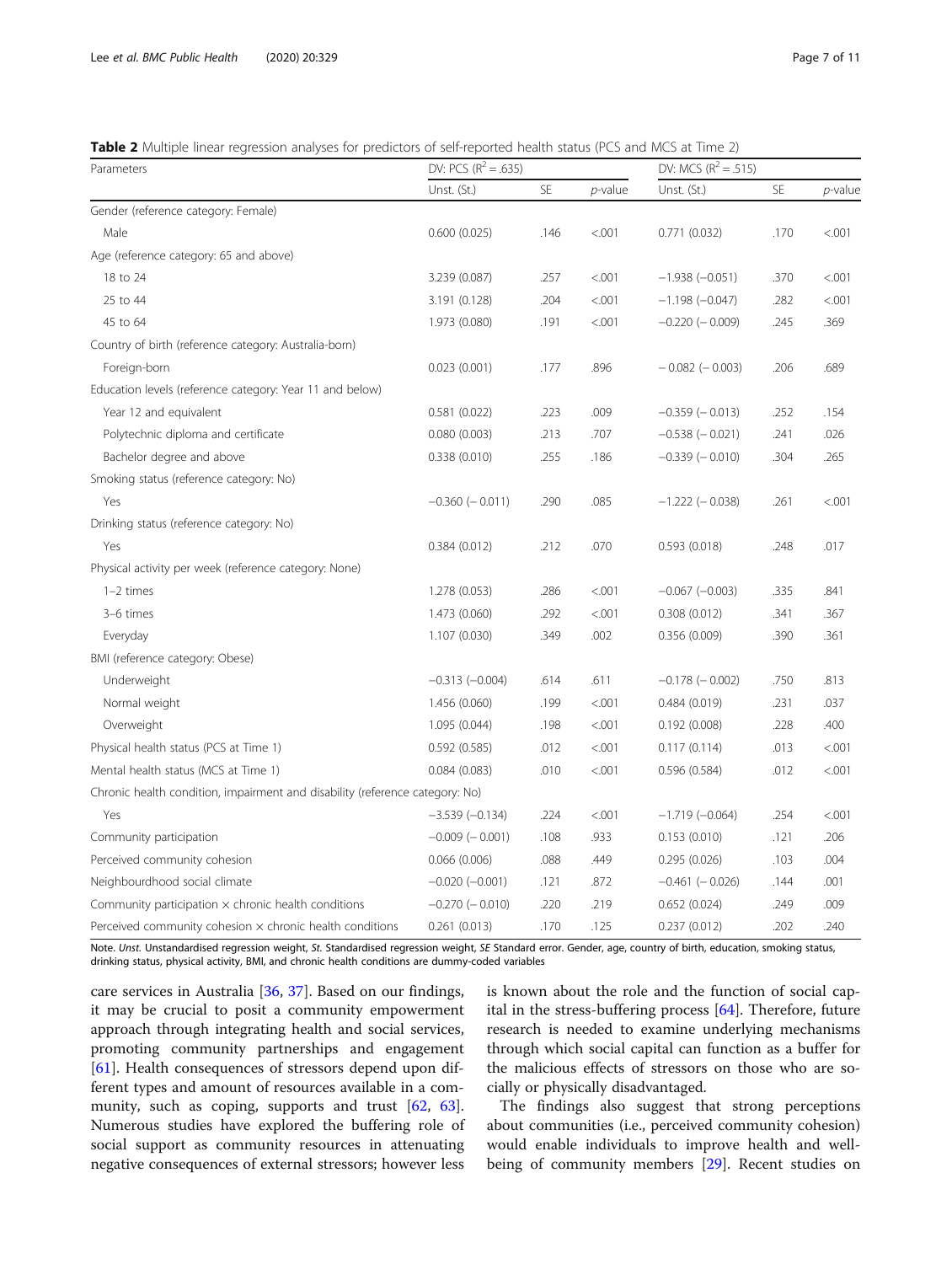<span id="page-7-0"></span>

social capital have indicated that a higher level of perceived cohesion was associated with better mental health [[65,](#page-10-0) [66](#page-10-0)]. Consistent with prior evidence, we found the direct effect of the cognitive component of social capital (perceived cohesion) on mental health status, but not on physical health status. A possible explanation is that the pathways from social capital and social relations to mental health are shorter than the pathways to physical health [[43](#page-9-0), [67](#page-10-0)]. This is an area of research that requires further investigation on the effects of perceptions about communities on physical health by testing potential mediators and moderators.

In addition to the effects of social capital, our findings suggest that perceived aspects of neighbourhood climate may be an important determinant of community health and well-being. Previous studies [[68](#page-10-0)–[70](#page-10-0)] have extensively studied the effects of neighbourhood environmental characteristics on various health outcomes, such as life satisfactions and psychological distress. In this study, we found that perceptions of poor quality of neighbourhood environment contributed to worsen mental health among Australian adults. In this regard, building a high quality neighbourhood climate is important to enhance

positive perceptions about neighbours and neighbourhoods, which would in turn deliver favorable health and social outcomes. Future interventions may involve local councils and grassroots community organisations to explore and evaluate changes to the composition of the community and neighbourhood settings.

### Limitations

We note some limitations in this study. First, the current study focused on individual-level social capital and did not take into account the influence of ecological and cross-level social capital (e.g., geographic variations in the level of social capital). Future research may utilise a nested study design with clusters of neighbourhoods or communities to assess the impact of the aggregated-level social capital on health related outcomes. Second, there is another line of social capital research that examines social connections and resources emerged within (homogeneity) and between (heterogeneity) groups or communities, namely bonding and bridging social capital [[9](#page-8-0)]. Although this investigation was beyond the scope of the paper, we believe that it is particularly important to explore how different levels or types of social ties/relations (within and between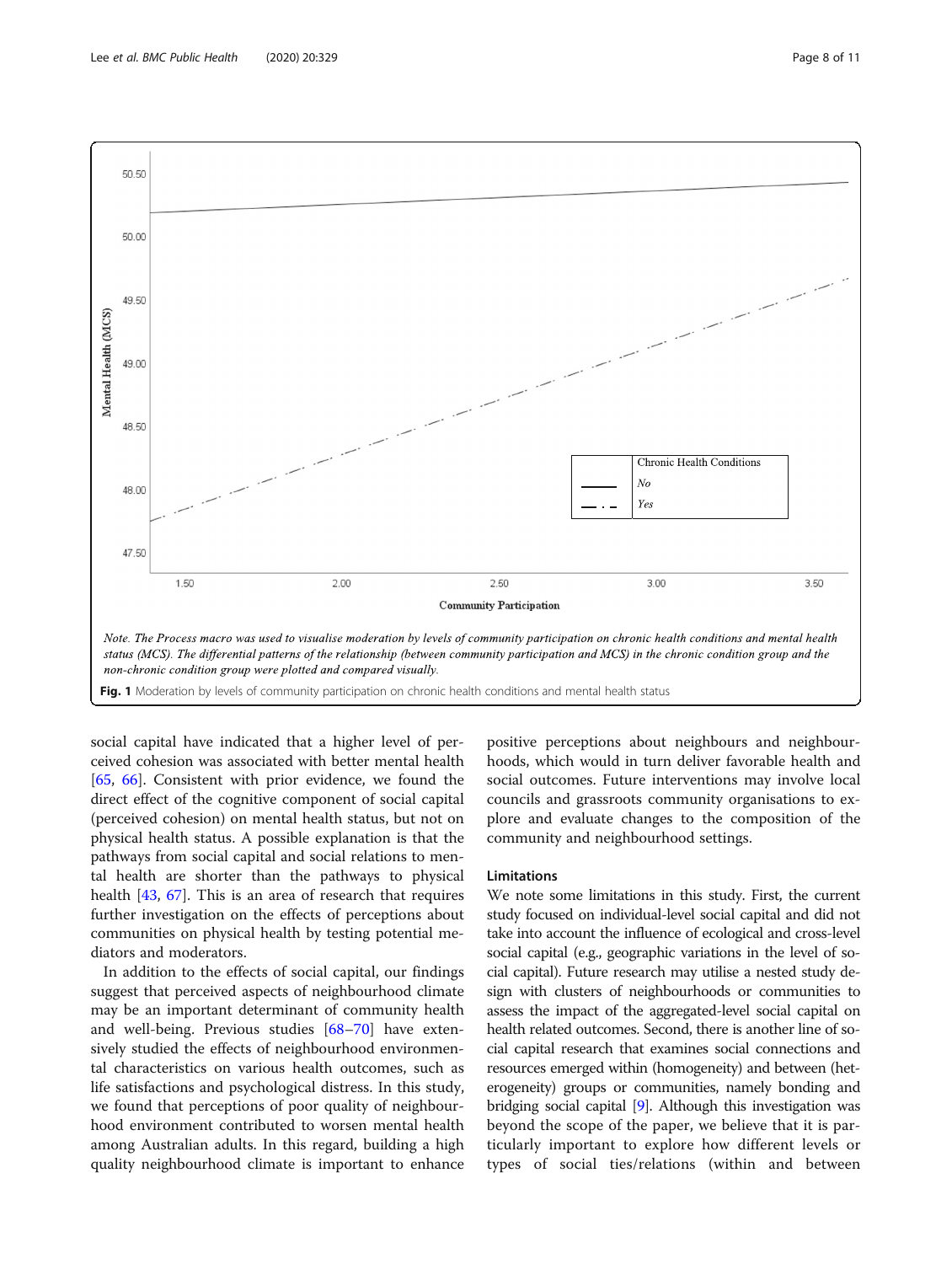<span id="page-8-0"></span>groups/communities) could influence health in multicultural and multi-ethnic countries including Australia. Third, this study utilised the two norm-based scores of SF-36 as the primary outcome variables (i.e., PCS and MCS). Given the significant relationships between social capital and mental health, further analyses with the subscales of mental health status (e.g., vitality, roleemotional) would be a useful avenue for future research. Finally, study results may not be generalizable to those persons with illness conditions and disabilities that render them unable to be interviewed and persons with English language difficulties.

In spite of these limitations, findings from this study remain useful in the design of effective community interventions and social policies for the promotion of positive health and behavioural outcomes. In particular, fostering community participation (structural social capital) could be a promising intervention strategy to facilitate better health outcomes in community or neighbourhood settings by attenuating negative consequences of stressors among those with chronic health conditions, impairments or disabilities.

### Conclusions

This study investigated the differential effects of the structural and cognitive social capital on the two forms of health status (physical and mental health) among Australian adults. One of the most notable findings is that community participation (structural social capital) moderated the association between chronic health conditions and mental health status. This suggested that promoting the structural social capital would function as a buffer against the malicious effects of chronic health conditions and disabilities. Specifically, community participation is indispensable to develop an effective community-based program to improve health and well-being of those with chronic health conditions or disabilities, as increasing active participation may generate beneficial effects in this vulnerable population. Subjective perceptions about communities are also a significant factor to improve health outcomes. Consistent with our anticipations, the study found that perceived cohesion was predictive of mental health status. Further research is needed to examine underlying mechanisms linking the multiple dimensions of social capital to health outcomes among individuals who are vulnerable to external stressors.

### Abbreviations

HILDA Survey: Household, Income and Labour Dynamics in Australia Survey; MCS: Mental component score; PCS: Physical component score

#### Acknowledgments

This paper utilised confidentialised unit record data from the Household, Income and Labour Dynamics in Australia (HILDA) Survey. The lead author's application for access to datasets of the HILDA Survey General Release was approved by the Australian Data Archive (ADA) on behalf of the data owners, Department of Social Services (Australian Government).

#### Authors' contributions

JKL, LL and CM contributed to the study design. JKL conducted the data analysis. JKL and LL drafted the manuscript. All authors revised and approved the final manuscript.

#### Funding

This work is supported by the Academic Research Funding (AcRF) Tier 1 Grant from the Ministry of Education, Singapore (PI: Jeong Kyu Lee).

#### Availability of data and materials

The data (HILDA Survey General Release) that support the findings of this study are available from the Australian Data Archive (ADA) but restrictions apply to the availability of these data, which were used under license for the study, and so are not publicly available.

#### Ethics approval and consent to participate

The National University of Singapore's Institutional Review Board exempted the study from ethics review as the data were de-identified by the Melbourne Institute and the HILDA operations team.

#### Consent for publication

Not applicable.

#### Competing interests

The authors declare that they have no competing interests.

#### Author details

<sup>1</sup>Saw Swee Hock School of Public Health, National University of Singapore and National University Health System, Singapore, Singapore. <sup>2</sup>School of Psychology, University of Wollongong, Wollongong, Australia.

# Received: 7 October 2019 Accepted: 18 February 2020

#### References

- 1. Cohen S. Social relationships and health. Am Psychol. 2004;59(8):676.
- 2. Kawachi I, Berkman L. Social cohesion, social capital, and health. Soc Epidemiol. 2000;174:7.
- 3. Kawachi I, Subramanian IV, Kim D. Social capital and health. In: Social Capital and Health. New York: Springer; 2008.
- 4. Murayama H, Fujiwara Y, Kawachi I. Social capital and health: a review of prospective multilevel studies. J Epidemiol. 2012;22(3):179.
- 5. Rocco L, Suhrcke M. Is social capital good for health? A European perspective. Euro Who Int. 2012;1:1–24 Available from: [http://www.euro.](http://www.euro.who.int/__data/assets/pdf_file/0005/170078/Is-Social-Capital-good-for-your-health.pdf) who.int/ data/assets/pdf file/0005/170078/Is-Social-Capital-good-for-yourhealth ndf.
- 6. Farr J. Social capital: a conceptual history. Political Theory. 2004;32(1):6.
- 7. Putnam RD. Bowling alone: The collapse and revival of American community. New York: Simon und Schuster, 2001. ISBN. Policy Anal; 2000.
- 8. Harpham T. Measuring social capital within health surveys: key issues. Health Policy Plan. 2002;17(1):106.
- 9. Almedom AM. Social capital and mental health: an interdisciplinary review of primary evidence. Soc Sci Med. 2005;61(5):943.
- 10. Berry H, Rickwood D. Measuring social Capital at the Individual Level: personal social capital, values and psychological distress. J Public Ment Health. 2000;2(3):35.
- 11. Berry HL, Welsh JA. Social capital and health in Australia: an overview from the household, income and labour dynamics in Australia survey. Soc Sci Med. 2010;70(4):588–96. [https://doi.org/10.1016/j.socscimed.2009.10.012.](https://doi.org/10.1016/j.socscimed.2009.10.012)
- 12. Ding N, Berry HL, O'Brien LV. One-year reciprocal relationship between community participation and mental wellbeing in Australia: a panel analysis. Soc Sci Med. 2015;128:246.
- 13. Shipley M, Berry HL. Longing to Belong: Personal Social Capital and Psychological Distress in an Australian Coastal Region. FaHCSIA Soc Policy Res Pap No 39. 2010; [Cited 2019 Sep 23]; Available from: [http://www.ssrn.](http://www.ssrn.com/abstract=1703238) [com/abstract=1703238](http://www.ssrn.com/abstract=1703238).
- 14. Whitley R, McKenzie K. Social capital and psychiatry: review of the literature. Harvard Rev Psychiatry. 2005;13(2):71.
- 15. Berry HL, Rodgers B, Dear KBG. Preliminary development and validation of an Australian community participation questionnaire: types of participation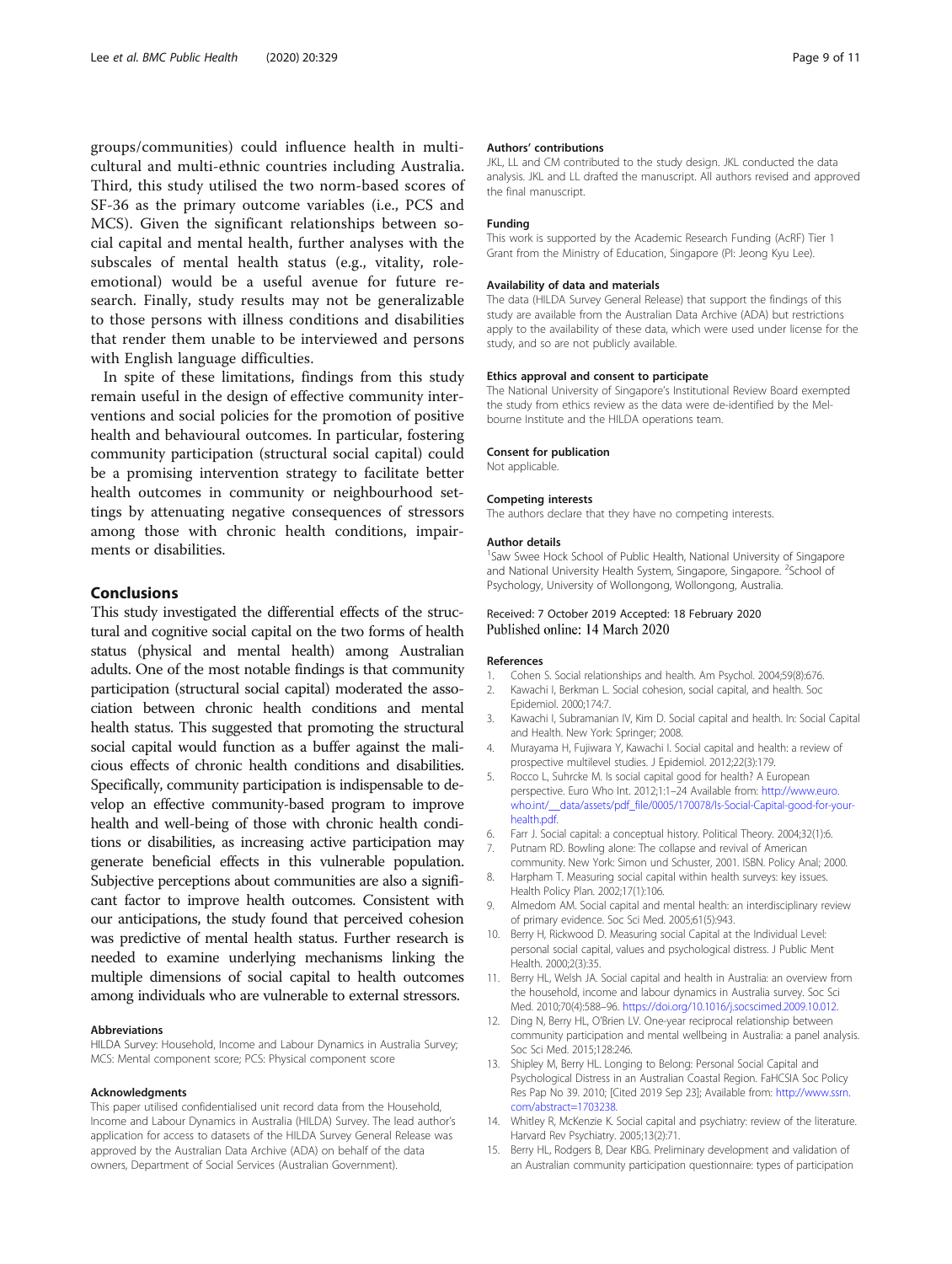<span id="page-9-0"></span>and associations with distress in a coastal community. Soc Sci Med. 2007; 64(8):1719.

- 16. Kawachi I, Kennedy BP, Glass R. Social capital and self-rated health: a contextual analysis. Am J Public Health. 1999;89(8):1187.
- 17. Maass R, Kloeckner CA, Lindstrøm B, Lillefjell M. The impact of neighborhood social capital on life satisfaction and self-rated health: a possible pathway for health promotion? Health Place. 2016;42(October): 120–8. <https://doi.org/10.1016/j.healthplace.2016.09.011>.
- 18. Poortinga W. Social relations or social capital? Individual and community health effects of bonding social capital. Soc Sci Med. 2006;63(1):255.
- 19. Kawachi I, Berkman LF. Social ties and mental health. J Urban Health. 2001; 78(3):458.
- 20. Kawachi I, Kennedy BP, Lochner K, Prothrow-Stith D. Social capital, income inequality, and mortality. Am J Public Health. 1997;87(9):1491.
- 21. Lindström M, Hanson BS, Wirfält E, Östergren PO. Socioeconomic differences in the consumption of vegetables, fruit and fruit juices: The influence of psychosocial factors. Eur J Pub Health. 2001;11(1):51.
- 22. Addy CL, Wilson DK, Kirtland KA, Ainsworth BE, Sharpe P, Kimsey D. Associations of perceived social and physical environmental supports with physical activity and walking behavior. Am J Public Health. 2004;94(3):440–3.
- 23. Giordano GN, Lindström M. The impact of social capital on changes in smoking behaviour: a longitudinal cohort study. Eur J Pub Health. 2011; 21(3):347–54.
- 24. Lindström M, Giordano GN. Changes in social capital and cigarette smoking behavior over time: a population-based panel study of temporal relationships. Nicotine Tob Res. 2016;18(11):2106–2114. Available from: <https://academic.oup.com/ntr/article-lookup/doi/10.1093/ntr/ntw120>.
- 25. Lindström M, Moghaddassi M, Merlo J, Bolin K, Lindgren B. Social participation, social capital and daily tobacco smoking: a population-based multilevel analysis in Malmö, Sweden. Scand J Public Health. 2003;31(6):444–50.
- 26. Rogers EM. Diffusion of innovations. 5th ed. New York: Free Press; 2003. p. 512. Available from: [http://books.google.com/books?id=9U1K5](http://books.google.com/books?id=9U1K5LjUOwEC&pgis=1) [LjUOwEC&pgis=1](http://books.google.com/books?id=9U1K5LjUOwEC&pgis=1).
- 27. Alesina A, La Ferrara E. Participation in heterogeneous communities. Q J Econ. 2000;115(3):847.
- 28. Kawachi I, Berkman LF. Neighborhoods and Health: New York: Oxford University Press; 2009. p. 1–352.
- 29. Yamaguchi A. Influences of social capital on health and well-being from qualitative approach. Global J Health Sci. 2013;5(5):153.
- 30. Walker RB, Hiller JE. Places and health: a qualitative study to explore how older women living alone perceive the social and physical dimensions of their neighbourhoods. Soc Sci Med. 2007;65(6):1154.
- 31. Wilkinson RG. Unhealthy societies: The afflictions of inequality. Routledge; 2002. Available from: <https://www.taylorfrancis.com/books/9780203421680>.
- 32. Kim ES, Kawachi I. Perceived neighborhood social cohesion and preventive healthcare use. Am J Prev Med. 2017;53(2):e35.
- 33. Echeverría S, Diez-Roux AV, Shea S, Borrell LN, Jackson S. Associations of neighborhood problems and neighborhood social cohesion with mental health and health behaviors: The multi-ethnic study of atherosclerosis. Health Place. 2008;14(4):853.
- 34. Diez-Roux AV, Mujahid MS, Hirsch JA, Moore K, Moore LV. The impact of neighborhoods on cardiovascular risk: the MESA neighborhood study. Lancet Glob Health. 2016;11(3):353.
- 35. Australian Institute of Health and Welfare. Chronic disease Overview Australian Institute of Health and Welfare. 2019 [Cited 2019 Sep 23]. Available from: [https://www.aihw.gov.au/reports-data/health-conditions](https://www.aihw.gov.au/reports-data/health-conditions-disability-deaths/chronic-disease/overview)[disability-deaths/chronic-disease/overview.](https://www.aihw.gov.au/reports-data/health-conditions-disability-deaths/chronic-disease/overview)
- 36. Paez KA, Zhao L, Hwang W. Rising out-of-pocket spending for chronic conditions: a ten-year trend. Health Aff. 2009;28(1):15.
- 37. Islam MM, Valderas JM, Yen L, Dawda P, Jowsey T, McRae IS. Multimorbidity and comorbidity of chronic diseases among the senior australians: prevalence and patterns. PLoS One. 2014;9(1):e83783.
- 38. Megari K. Quality of life in chronic disease patients. Health Psychol Res. 2013;1:3.
- 39. Vancampfort D, Stubbs B, Koyanagi A. Physical chronic conditions, multimorbidity and sedentary behavior amongst middle-aged and older adults in six low- and middle-income countries. Int J Behav Nutr Phys Act. 2017;14(1):147.
- 40. Campbell C, McLean C. Ethnic identities, social capital and health inequalities: factors shaping African-Caribbean participation in local community networks in the UK. Soc Sci Med. 2002;55(4):643.
- 41. Fitzpatrick KM, Wright DR, Piko BF, Lagory M. Depressive symptomatology, exposure to violence, and the role of social capital among African American adolescents. Am J Orthop. 2005;75(2):262.
- 42. Mandelbaum J, Moore S, Silveira PP, Meaney MJ, Levitan RD, Dubé L. Does social capital moderate the association between children's emotional overeating and parental stress? A cross-sectional study of the stressbuffering hypothesis in a sample of mother-child dyads. Soc Sci Med. 2018; 1:112082.
- 43. Klijs B, Mendes de Leon CF, EUB K, Smidt N. Do social relations buffer the effect of neighborhood deprivation on health-related quality of life? Results from the LifeLines Cohort Study. Health Place. 2017;44:43.
- 44. Mehbub Anwar AHM, Astell-Burt T, Feng X. Does social capital and a healthier lifestyle increase mental health resilience to disability acquisition? Group-based discrete trajectory mixture models of pre-post longitudinal data. Soc Sci Med. 2019;235:112143.
- 45. Beaney T, Burrell LM, Castillo RR, Charchar FJ, Cro S, Damasceno A, et al. May measurement month 2018: a pragmatic global screening campaign to raise awareness of blood pressure by the international society of hypertension. Eur Heart J. 2019;40(25):2006.
- 46. Rashid AA, Devaraj NK. Oh no! now i have diabetes. Rawal Med J. 2018; 43(4):776.
- 47. Chia Y-C, Ching SM, Chew BN, Devaraj NK, Siti Suhaila MY, Tay CL, et al. May measurement month 2017 blood pressure screening: findings from Malaysia—South-East Asia and Australasia. Eur Hear J Suppl. 2019; 21(Supplement\_D):D77.
- 48. Watson N. M W. The HILDA survey: a case study in the design and development of a successful household panel survey. Longit Life Course Stud. 2012;3:369–81.
- 49. Wilkins R, Lass I. The household, income and labour dynamics in Australia survey: selected findings from waves 1 to 16; 2018.
- 50. Summerfield M, Bevitt A, Freidin S, Hahn M, La N, Macalalad N, O'Shea M, Watson N, Wilkins R, Wooden M. HILDA user manual – release 16; 2017.
- 51. Shields MA, Wheatley Price S, Wooden M. Life satisfaction and the economic and social characteristics of neighbourhoods. J Popul Econ. 2009; 22(2):421.
- 52. Stafford M, Stansfeld S, Shipley M, Marmot M, Hemingway H. Is the SF-36 a valid measure of change in population health? Results from the Whitehall II study. BMJ. 1997;315(7118):1273.
- 53. Gandek B, Sinclair SJ, Kosinski M, Ware JE. Psychometric evaluation of the SF-36® health survey in medicare managed care. Health Care Financ Rev. 2004;25(4):5.
- 54. Australian Bureau of Statistics. National Health Survey: SF36 Population Norms, Australia. Australia: Australian Bureau of Statistics; 1995. [Cited 2019 Sep 23]. Available from: [https://www.abs.gov.au/ausstats/abs@.nsf/mf/4399.0.](https://www.abs.gov.au/ausstats/abs@.nsf/mf/4399.0)
- 55. Australian Bureau of Statistics. Australian Health Survey: Updated Results, 2011-2012. [Cited 2020 Jan 23]. Available from: [https://www.abs.gov.au/](https://www.abs.gov.au/ausstats/abs@.nsf/Lookup/4364.0.55.003Chapter12011-2012) [ausstats/abs@.nsf/Lookup/4364.0.55.003Chapter12011-2012.](https://www.abs.gov.au/ausstats/abs@.nsf/Lookup/4364.0.55.003Chapter12011-2012)
- 56. Muthén L, Muthén B. Mplus user's guide (6th ed). Los Angeles; 2012.
- 57. Schafer JL, Graham JW. Missing data: our view of the state of the art. Psychol Methods. 2002;7(2):147.
- 58. Graham JW, Cumsille PE, Elek-Fisk E. Research methods in psychology. In: Schinka JA, Velicer WF, editors. Methods of handling missing data. New York: Wiley; 2003. p. 87–114.
- 59. Pearlin LI. The stress process revisited: reflections on concepts and their interrelationships. In: Handbook of the Sociology of Mental Health; 1999.
- 60. Thoits PA. Stress and Health: major findings and policy implications. J Health Soc Behav. 2010;51(1\_suppl):S41.
- 61. Haldane V, Chuah FLH, Srivastava A, Singh SR, Koh GCH, Seng CK, et al. Community participation in health services development, implementation, and evaluation: A systematic review of empowerment, health, community, and process outcomes. Maulsby C, editor. PLoS One. 2019;14(5):e0216112 [Cited 2019 Sep 26]. Available from: [http://dx.plos.org/10.1371/journal.pone.](http://dx.plos.org/10.1371/journal.pone.0216112) [0216112.](http://dx.plos.org/10.1371/journal.pone.0216112)
- 62. Vassilev I, Band R, Kennedy A, James E, Rogers A. The role of collective efficacy in long-term condition management: a metasynthesis. Health Social Care Community. 2019;27(5):e588.
- 63. Hibino Y, Takaki J, Ogino K, Kambayashi Y, Hitomi Y, Shibata A, et al. The relationship between social capital and self-rated health in a Japanese population: a multilevel analysis. Environ Health Prev Med. 2012;17(1):44–52 [Cited 2019 Sep 26]; Available from: [http://www.ncbi.nlm.nih.gov/](http://www.ncbi.nlm.nih.gov/pubmed/21611888) [pubmed/21611888.](http://www.ncbi.nlm.nih.gov/pubmed/21611888)